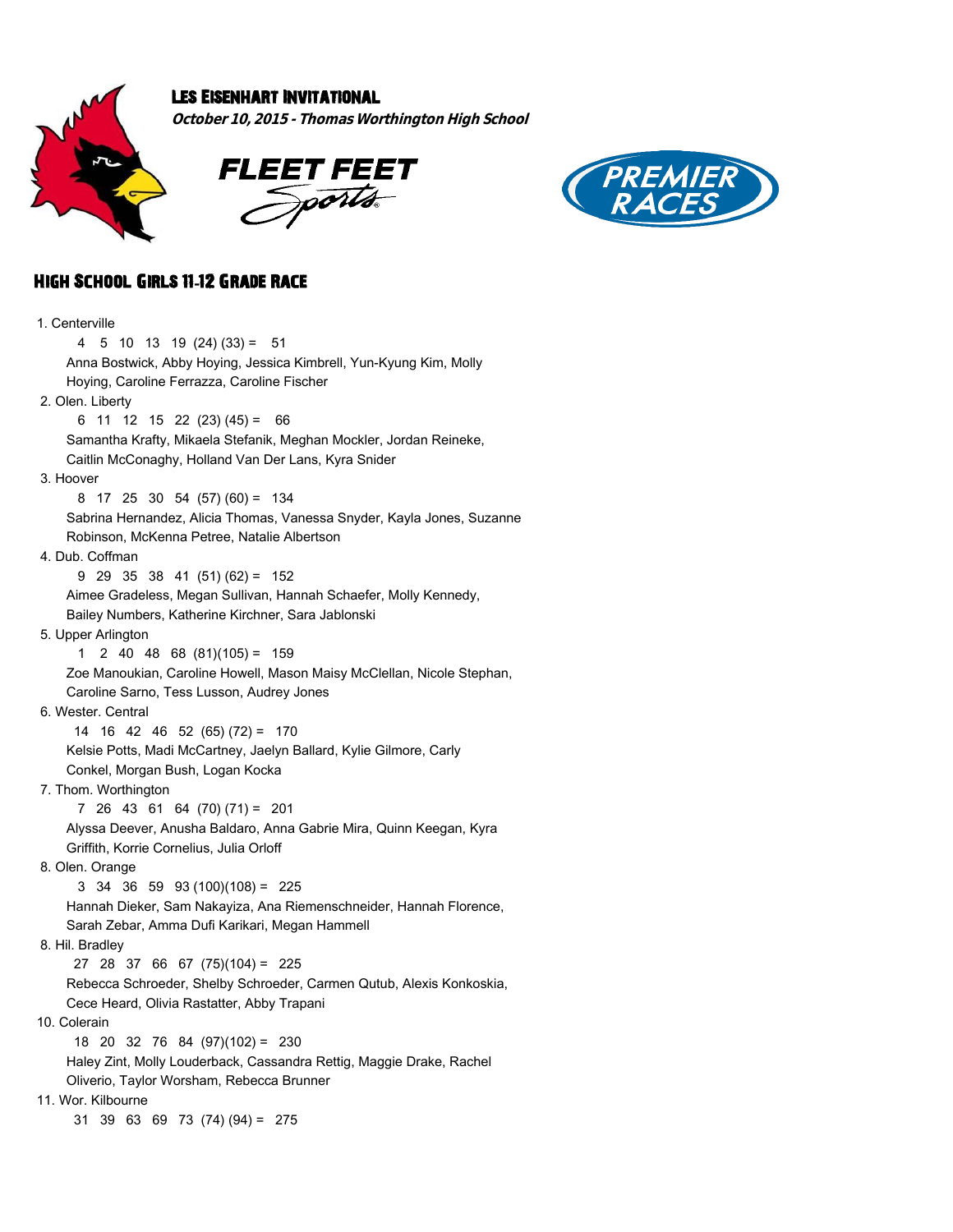Hannah Chambers, Kanon Kawashima, Melissa D'Angelo, Candace Weiss, Sarah Napoli, Breanne Huffman, Skyla Ferguson 12. Pick. Central 21 49 56 86 88 (91) (95) = 300 Rachael Sentivany, Megan Tippie, Evie Vandervoort, Crissy Nelson, Hannah Reager, Hannah Becker, Alli Dauterman 13. Pick. North 44 53 89 90 92 (99)(109) = 368 Hannah Ayer, Rachel Williams, Miranda Greatorex, Kadie Hollyfield, Sally Gainey, Molly Roush, Tira Diyanni 13. Dub. Scioto 47 55 58 101 107 (111) = 368 Karina Akutsu, Chelsea Rowand, Hannah Kim, Maddie Abfalter, Caleigh Kinney, Maddison Fielding 15. Logan 50 78 80 85 98 = 391 Libby Hosler, Anna Hoellrich, Skylar Champ, Megan Dewalt, Katlyn Burns 16. Marysville 79 82 83 106 110 (112)(114) = 460

 Sam Weingates, Carrie Crilow, Makayla Krutsch, Emily Heugel, Hannah Chmielewski, Grace Luther, Carley Ellis

17. Toledo C.C.

77 87 96 103 113 = 476

 Hailey O'Mara, Alexa Denko, Kyli Clarke, December Anderson, Michaela Finn

| Place | <b>TmPI</b>    | Bib#            | <b>Name</b>            | <b>School</b>          | Mile 1  | Mile 2 | <b>Time</b> | Pace |
|-------|----------------|-----------------|------------------------|------------------------|---------|--------|-------------|------|
| 1     | $\mathbf{1}$   |                 | 1998 Zoe Manoukian     | <b>Upper Arlington</b> | 5:30:54 | 13:07  | 21:12       | 6:51 |
| 2     | $\overline{2}$ |                 | 1992 Caroline Howell   | <b>Upper Arlington</b> | 5:31:06 | 13:19  | 21:12       | 6:51 |
| 3     | 3              |                 | 1813 Hannah Dieker     | Olen. Orange           | 5:30:40 | 13:18  | 21:31       | 6:57 |
| 4     | 4              |                 | 1305 Anna Bostwick     | Centerville            | 5:30:59 | 13:15  | 21:32       | 6:57 |
| 5     |                |                 | 1560 Ally Hearne       | GlenOak                | 5:30:57 | 13:18  | 21:38       | 6:59 |
| 6     |                |                 | 1699 Savannah Henn     | Little Miami           | 5:31:03 | 13:32  | 21:39       | 7:00 |
| 7     | 5              |                 | 1327 Abby Hoying       | Centerville            | 5:30:57 | 13:16  | 21:40       | 7:00 |
| 8     | 6              |                 | 1772 Samantha Krafty   | Olen. Liberty          | 5:30:56 | 13:27  | 21:44       | 7:01 |
| 9     | $\overline{7}$ |                 | 1949 Alyssa Deever     | Thom. Worthington      | 5:30:57 | 13:29  | 21:47       | 7:02 |
| 10    | 8              |                 | 1655 Sabrina Hernandez | Hoover                 | 5:30:51 | 13:30  | 21:49       | 7:03 |
| 11    | 9              |                 | 1591 Grace Montgomery  | Granville              | 5:30:54 | 13:31  | 21:51       | 7:03 |
| 12    | 10             |                 | 1396 Aimee Gradeless   | Dub. Coffman           | 5:31:10 | 13:44  | 21:53       | 7:04 |
| 13    | 11             |                 | 1333 Jessica Kimbrell  | Centerville            | 5:31:13 | 13:44  | 21:55       | 7:05 |
| 14    |                |                 | 1561 Gracie Hendricks  | GlenOak                | 5:31:06 | 13:45  | 21:57       | 7:05 |
| 15    | 12             |                 | 1795 Mikaela Stefanik  | Olen. Liberty          | 5:31:08 | 13:49  | 22:00       | 7:06 |
| 16    |                |                 | 1552 Sarah Busken      | GlenOak                | 5:31:04 | 13:43  | 22:04       | 7:07 |
| 17    | 13             |                 | 1781 Meghan Mockler    | Olen. Liberty          | 5:31:02 | 13:36  | 22:04       | 7:07 |
| 18    | 14             |                 | 1332 Yun-Kyung Kim     | Centerville            | 5:31:15 | 13:48  | 22:04       | 7:08 |
| 19    | 15             |                 | 2036 Kelsie Potts      | Wester. Central        | 5:31:01 | 13:43  | 22:06       | 7:08 |
| 20    | 16             |                 | 1785 Jordan Reineke    | Olen. Liberty          | 5:30:57 | 13:33  | 22:07       | 7:08 |
| 21    | 17             |                 | 2034 Madi McCartney    | Wester. Central        | 5:31:06 | 13:40  | 22:07       | 7:08 |
| 22    | 18             |                 | 1675 Alicia Thomas     | Hoover                 | 5:31:00 | 13:41  | 22:07       | 7:08 |
| 23    | 19             | 1390 Haley Zint |                        | Colerain               | 5:30:59 | 13:43  | 22:14       | 7:11 |
| 24    | 20             |                 | 1328 Molly Hoying      | Centerville            | 5:31:10 | 13:48  | 22:15       | 7:11 |
| 25    | 21             |                 | 1384 Molly Louderback  | Colerain               | 5:31:00 | 13:43  | 22:16       | 7:11 |
| 26    | 22             |                 | 1869 Rachael Sentivany | Pick. Central          | 5:31:32 | 14:06  | 22:23       | 7:13 |
| 27    | 23             |                 | 1514 Kylie Ellison     | Gah. Lincoln           | 5:30:53 | 13:41  | 22:23       | 7:14 |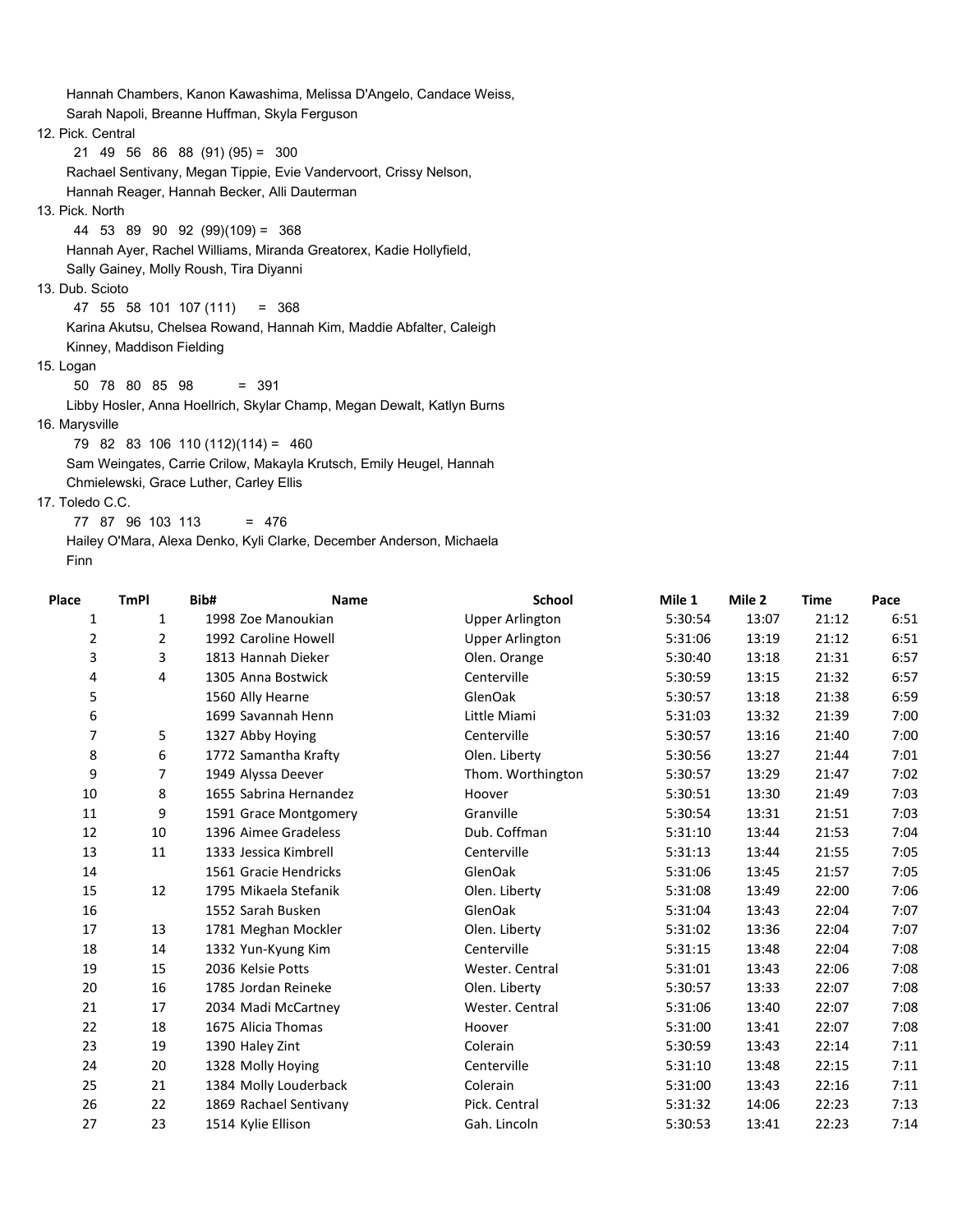| 28 | 24 | 1778 Caitlin McConaghy     | Olen. Liberty          | 5:31:02 | 13:43 | 22:25    | 7:14 |
|----|----|----------------------------|------------------------|---------|-------|----------|------|
| 29 | 25 | 1796 Holland Van Der Lans  | Olen. Liberty          | 5:31:20 | 13:59 | 22:27    | 7:15 |
| 30 | 26 | 1317 Caroline Ferrazza     | Centerville            | 5:31:32 | 14:17 | 22:37    | 7:18 |
| 31 | 27 | 1673 Vanessa Snyder        | Hoover                 | 5:31:10 | 14:00 | 22:37    | 7:18 |
| 32 | 28 | 1943 Anusha Baldaro        | Thom. Worthington      | 5:31:11 | 14:02 | 22:39    | 7:19 |
| 33 | 29 | 1632 Rebecca Schroeder     | Hil. Bradley           | 5:31:23 | 14:07 | 22:40    | 7:19 |
| 34 |    | 2045 Bailey Bernhard       | Wester. North          | 5:31:10 | 13:52 | 22:41    | 7:19 |
| 35 | 30 | 1633 Shelby Schroeder      | Hil. Bradley           | 5:31:23 | 14:07 | 22:43    | 7:20 |
| 36 | 31 | 1431 Megan Sullivan        | Dub. Coffman           | 5:31:14 | 14:06 | 22:52    | 7:23 |
| 37 | 32 | 1658 Kayla Jones           | Hoover                 | 5:31:14 | 14:08 | 22:53    | 7:23 |
| 38 | 33 | 1576 Celsey Argyle         | Granville              | 5:31:05 | 14:07 | 22:54    | 7:23 |
| 39 | 34 | 2062 Hannah Chambers       | Wor. Kilbourne         | 5:31:19 | 14:11 | 22:54    | 7:23 |
| 40 | 35 | 1387 Cassandra Rettig      | Colerain               | 5:31:10 | 14:08 | 22:54    | 7:24 |
| 41 | 36 | 1318 Caroline Fischer      | Centerville            | 5:31:28 | 14:18 | 22:59    | 7:25 |
| 42 | 37 | 1830 Sam Nakayiza          | Olen. Orange           | 5:31:07 | 14:00 | 23:00    | 7:25 |
| 43 |    | 1303 Jessica Barton        | Centerville            | 5:31:45 | 14:33 | 23:04    | 7:27 |
| 44 |    | 1349 Sophie Rudolph        | Centerville            | 5:31:29 | 14:23 | 23:06    | 7:27 |
| 45 |    | 1304 Alex Bielecki         | Centerville            | 5:31:30 | 14:17 | 23:07    | 7:28 |
| 46 |    | 1315 Samara Einstein       | Centerville            | 5:31:15 | 14:05 | 23:08    | 7:28 |
| 47 |    | 1316 Ashley Engel          | Centerville            | 5:31:29 | 14:18 | 23:11    | 7:29 |
| 48 | 38 | 1425 Hannah Schaefer       | Dub. Coffman           | 5:31:16 | 14:24 | 23:11    | 7:29 |
| 49 | 39 | 1836 Ana Riemenschneider   | Olen. Orange           | 5:31:21 | 14:27 | 23:12    | 7:29 |
| 50 |    | 1310 Dania Dallal          | Centerville            | 5:31:31 | 14:23 | 23:14    | 7:30 |
| 51 | 40 | 1629 Carmen Qutub          | Hil. Bradley           | 5:31:31 | 14:28 | 23:16    | 7:31 |
| 52 | 41 | 1403 Molly Kennedy         | Dub. Coffman           | 5:31:17 | 14:22 | 23:18    | 7:31 |
| 53 | 42 | 2073 Kanon Kawashima       | Wor. Kilbourne         | 5:31:18 | 14:16 | 23:19    | 7:32 |
| 54 |    | 1340 Madison Millhouse     | Centerville            | 5:31:28 | 14:25 | 23:21    | 7:32 |
|    |    |                            |                        |         |       | 23:23    |      |
| 55 | 43 | 1999 Mason Maisy McClellan | <b>Upper Arlington</b> | 5:31:35 | 14:28 |          | 7:33 |
| 56 | 44 | 1419 Bailey Numbers        | Dub. Coffman           | 5:31:16 | 14:17 | 23:24    | 7:33 |
| 57 | 45 | 2017 Jaelyn Ballard        | Wester. Central        | 5:31:11 | 14:17 | 23:26    | 7:34 |
| 58 |    | 1324 Lauren Holmes         | Centerville            | 5:31:47 | 14:42 | 23:28    | 7:35 |
| 59 | 46 | 1964 Anna Gabrie Mira      | Thom. Worthington      | 5:31:21 | 14:28 | 23:29    | 7:35 |
| 60 |    | 1345 Krishna Patel         | Centerville            | 5:31:34 | 14:33 | 23:29    | 7:35 |
| 61 | 47 | 1873 Hannah Ayer           | Pick. North            | 5:31:26 | 14:32 | 23:31    | 7:36 |
| 62 |    | 2061 Claire Wetta          | Wester. North          | 5:31:12 | 14:26 | 23:34    | 7:36 |
| 63 | 48 | 1792 Kyra Snider           | Olen. Liberty          | 5:31:33 | 14:30 | 23:38    | 7:38 |
| 64 |    | 2052 Mia Hoffman           | Wester. North          | 5:31:35 | 14:38 | 23:39    | 7:38 |
| 65 | 49 | 2023 Kylie Gilmore         | Wester. Central        | 5:31:22 | 14:35 | 23:45    | 7:40 |
| 66 | 50 | 1442 Karina Akutsu         | Dub. Scioto            | 5:31:33 | 14:43 | 23:50    | 7:42 |
| 67 | 51 | 2008 Nicole Stephan        | <b>Upper Arlington</b> | 5:31:32 | 14:42 | 23:52    | 7:42 |
| 68 | 52 | 1871 Megan Tippie          | Pick. Central          | 5:31:50 | 15:02 | 23:52    | 7:42 |
| 69 | 53 | 1712 Libby Hosler          | Logan                  | 5:31:29 | 14:44 | 23:52    | 7:42 |
| 70 | 54 | 1404 Katherine Kirchner    | Dub. Coffman           | 5:31:32 | 14:41 | 23:52    | 7:42 |
| 71 |    | 1802 Riley Wilcox          | Olen. Liberty          | 5:31:34 | 14:42 | 23:53    | 7:43 |
| 72 | 55 | 1516 Mackenzie Gruenbaum   | Gah. Lincoln           | 5:31:48 | 15:02 | 23:58    | 7:44 |
| 73 | 56 | 2020 Carly Conkel          | Wester. Central        | 5:31:20 | 14:39 | 23:59    | 7:45 |
| 74 | 57 | 1925 Rachel Williams       | Pick. North            | 5:31:41 | 14:58 | 24:05:00 | 7:46 |
| 75 | 58 | 1667 Suzanne Robinson      | Hoover                 | 5:31:33 | 14:50 | 24:11:00 | 7:48 |
| 76 | 59 | 1466 Chelsea Rowand        | Dub. Scioto            | 5:31:26 | 14:44 | 24:12:00 | 7:49 |
| 77 | 60 | 1872 Evie Vandervoort      | Pick. Central          | 5:31:50 | 15:03 | 24:12:00 | 7:49 |
| 78 | 61 | 1664 McKenna Petree        | Hoover                 | 5:31:41 | 14:57 | 24:12:00 | 7:49 |
| 79 | 62 | 1686 Paige Hartley         | Licking Hts.           | 5:31:44 | 15:12 | 24:12:00 | 7:49 |
| 80 |    | 1695 Chloe Cipak           | Little Miami           | 5:31:29 | 14:56 | 24:13:00 | 7:49 |
| 81 | 63 | 1458 Hannah Kim            | Dub. Scioto            | 5:31:33 | 14:44 | 24:17:00 | 7:50 |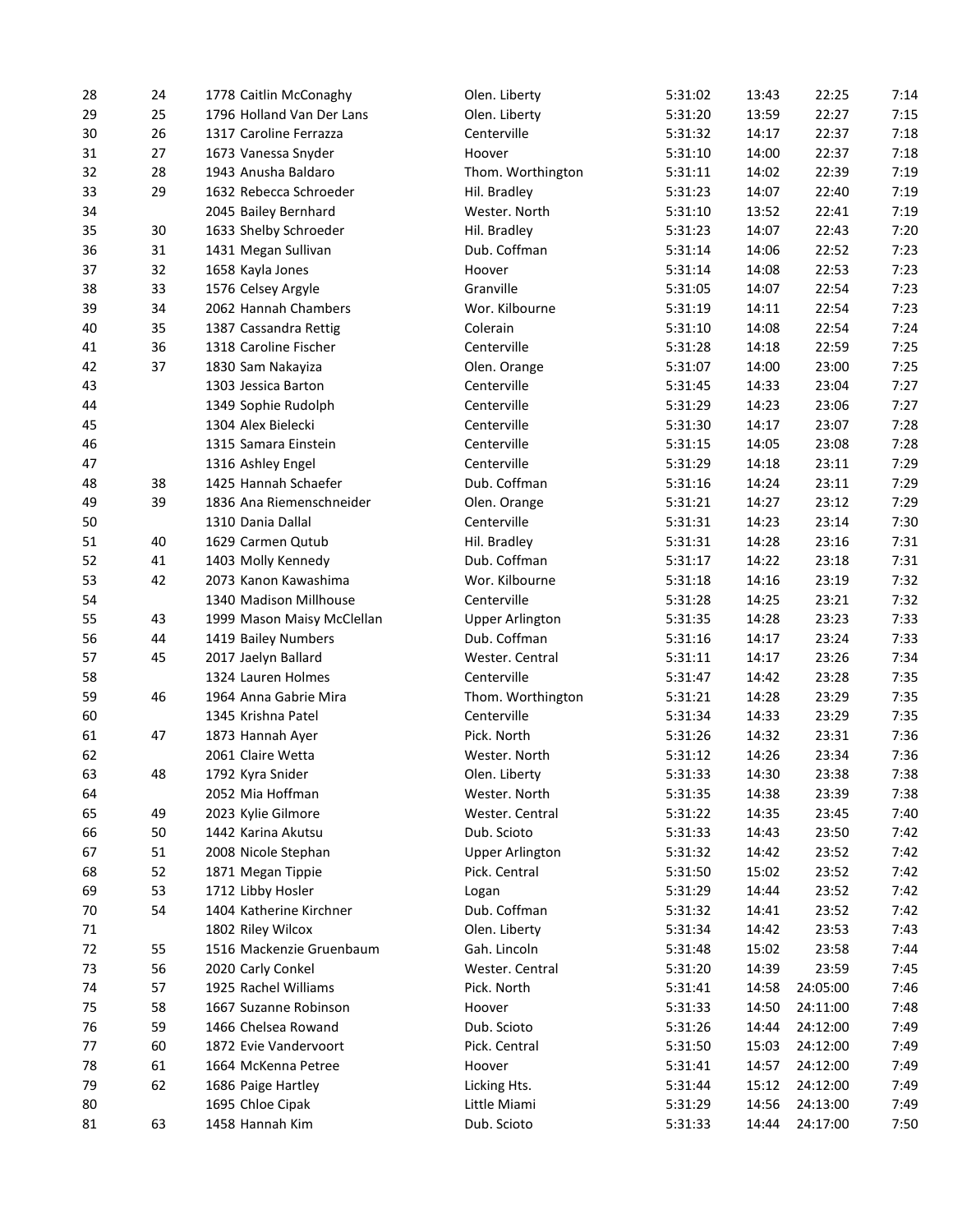| 82  | 64 | 1818 Hannah Florence   | Olen. Orange           | 5:31:34 | 14:49 | 24:18:00 | 7:51         |
|-----|----|------------------------|------------------------|---------|-------|----------|--------------|
| 83  | 65 | 1598 Joslyn Yost       | Granville              | 5:31:40 | 15:09 | 24:19:00 | 7:51         |
| 84  | 66 | 1640 Natalie Albertson | Hoover                 | 5:31:36 | 14:59 | 24:20:00 | 7:51         |
| 85  |    | 1775 Erin Martinez     | Olen. Liberty          | 5:31:43 | 15:00 | 24:25:00 | 7:53         |
| 86  |    | 1344 Emily Ott         | Centerville            | 5:32:14 | 15:28 | 24:27:00 | 7:54         |
| 87  |    | 1311 Erin Damm         | Centerville            | 5:31:42 | 15:01 | 24:28:00 | 7:54         |
| 88  | 67 | 1959 Quinn Keegan      | Thom. Worthington      | 5:31:38 | 15:00 | 24:32:00 | 7:55         |
| 89  | 68 | 1401 Sara Jablonski    | Dub. Coffman           | 5:32:10 | 15:36 | 24:37:00 | 7:57         |
| 90  |    | 1355 Meagan Walters    | Centerville            | 5:32:01 | 15:31 | 24:42:00 | 7:58         |
| 91  | 69 | 2065 Melissa D'Angelo  | Wor. Kilbourne         | 5:31:54 | 15:25 | 24:43:00 | 7:59         |
| 92  |    | 1679 Liliana Yerrick   | Hoover                 | 5:32:02 | 15:25 | 24:44:00 | 7:59         |
| 93  | 70 | 1955 Kyra Griffith     | Thom. Worthington      | 5:31:37 | 15:10 | 24:47:00 | 8:00         |
| 94  | 71 | 2019 Morgan Bush       | Wester. Central        | 5:31:59 | 15:27 | 24:49:00 | 8:01         |
| 95  | 72 | 1622 Alexis Konkoskia  | Hil. Bradley           | 5:32:09 | 15:35 | 24:53:00 | 8:02         |
| 96  | 73 | 1617 Cece Heard        | Hil. Bradley           | 5:32:09 | 15:36 | 24:54:00 | 8:02         |
| 97  |    | 1408 Katherine Lathrop | Dub. Coffman           | 5:31:42 | 15:21 | 24:55:00 | 8:02         |
| 98  | 74 | 2004 Caroline Sarno    | <b>Upper Arlington</b> | 5:31:56 | 15:17 | 24:58:00 | 8:04         |
| 99  | 75 | 2082 Candace Weiss     | Wor. Kilbourne         | 5:31:54 | 15:30 | 24:59:00 | 8:04         |
| 100 | 76 | 1528 Gaby Rincon       | Gah. Lincoln           | 5:31:32 | 15:25 | 25:02:00 | 8:05         |
| 101 | 77 | 1947 Korrie Cornelius  | Thom. Worthington      | 5:31:58 | 15:36 | 25:04:00 | 8:05         |
| 102 | 78 | 1971 Julia Orloff      | Thom. Worthington      | 5:31:58 | 15:36 | 25:08:00 | 8:07         |
| 103 |    | 1416 Gabrielle Menon   | Dub. Coffman           | 5:32:15 | 15:47 | 25:09:00 | 8:07         |
| 104 | 79 | 2029 Logan Kocka       | Wester. Central        | 5:31:39 | 15:22 | 25:14:00 | 8:09         |
| 105 | 80 | 2075 Sarah Napoli      | Wor. Kilbourne         | 5:32:07 | 15:53 | 25:16:00 | 8:09         |
| 106 | 81 | 2072 Breanne Huffman   | Wor. Kilbourne         | 5:32:17 | 15:53 | 25:16:00 | 8:09         |
| 107 | 82 | 1630 Olivia Rastatter  | Hil. Bradley           | 5:32:09 | 15:41 | 25:19:00 | 8:10         |
| 108 |    | 1697 Sara Day          | Little Miami           | 5:32:11 | 15:50 | 25:21:00 | 8:11         |
|     |    |                        |                        |         |       | 25:21:00 |              |
| 109 |    | 1951 Madelyn Edgerton  | Thom. Worthington      | 5:31:51 | 15:32 |          | 8:11<br>8:12 |
| 110 |    | 1804 Aubrey Wolf       | Olen. Liberty          | 5:31:56 | 15:38 | 25:23:00 |              |
| 111 | 83 | 1377 Maggie Drake      | Colerain               | 5:31:44 | 15:42 | 25:30:00 | 8:14         |
| 112 | 84 | 1369 Hailey O'Mara     | Toledo C.C.            | 5:32:11 | 15:58 | 25:31:00 | 8:14         |
| 113 | 85 | 1524 Ashley Muncy      | Gah. Lincoln           | 5:32:08 | 16:08 | 25:32:00 | 8:15         |
| 114 |    | 1671 Kaylin Schemmel   | Hoover                 | 5:32:10 | 15:48 | 25:35:00 | 8:16         |
| 115 | 86 | 1710 Anna Hoellrich    | Logan                  | 5:32:11 | 15:48 | 25:36:00 | 8:16         |
| 116 | 87 | 1743 Sam Weingates     | Marysville             | 5:32:03 | 15:53 | 25:38:00 | 8:17         |
| 117 | 88 | 1704 Skylar Champ      | Logan                  | 5:32:15 | 15:45 | 25:39:00 | 8:17         |
| 118 | 89 | 1997 Tess Lusson       | <b>Upper Arlington</b> | 5:31:54 | 15:44 | 25:40:00 | 8:17         |
| 119 |    | 1313 Caroline Dicks    | Centerville            | 5:32:06 | 15:49 | 25:43:00 | 8:18         |
| 120 | 90 | 1722 Carrie Crilow     | Marysville             | 5:32:04 | 16:04 | 25:43:00 | 8:18         |
| 121 | 91 | 1731 Makayla Krutsch   | Marysville             | 5:32:05 | 15:56 | 25:44:00 | 8:18         |
| 122 | 92 | 1386 Rachel Oliverio   | Colerain               | 5:31:47 | 15:42 | 25:46:00 | 8:19         |
| 123 |    | 1666 Kristin Reynolds  | Hoover                 | 5:32:18 | 16:04 | 25:46:00 | 8:19         |
| 124 |    | 1672 Abby Slates       | Hoover                 | 5:32:17 | 16:05 | 25:47:00 | 8:19         |
| 125 |    | 1952 Gabby Gaines      | Thom. Worthington      | 5:32:17 | 16:11 | 25:49:00 | 8:20         |
| 126 |    | 1306 Gabby Burkett     | Centerville            | 5:32:16 | 16:00 | 25:51:00 | 8:21         |
| 127 |    | 1651 Hayley Fatzinger  | Hoover                 | 5:31:35 | 15:46 | 25:52:00 | 8:21         |
| 128 | 93 | 1597 Madeline Walker   | Granville              | 5:32:27 | 16:21 | 25:53:00 | 8:21         |
| 129 |    | 1307 Riley Christolear | Centerville            | 5:32:04 | 15:53 | 25:54:00 | 8:21         |
| 130 |    | 1429 Sophie Stihdem    | Dub. Coffman           | 5:32:11 | 15:53 | 25:59:00 | 8:23         |
| 131 |    | 1806 Celia Zhang       | Olen. Liberty          | 5:32:15 | 16:08 | 26:00:00 | 8:23         |
| 132 | 94 | 1706 Megan Dewalt      | Logan                  | 5:32:22 | 16:13 | 26:06:00 | 8:26         |
| 133 | 95 | 1863 Crissy Nelson     | Pick. Central          | 5:32:15 | 16:18 | 26:06:00 | 8:26         |
| 134 | 96 | 1360 Alexa Denko       | Toledo C.C.            | 5:32:04 | 16:15 | 26:08:00 | 8:26         |
| 135 |    | 2058 Anna Smales       | Wester. North          | 5:32:02 | 16:11 | 26:10:00 | 8:27         |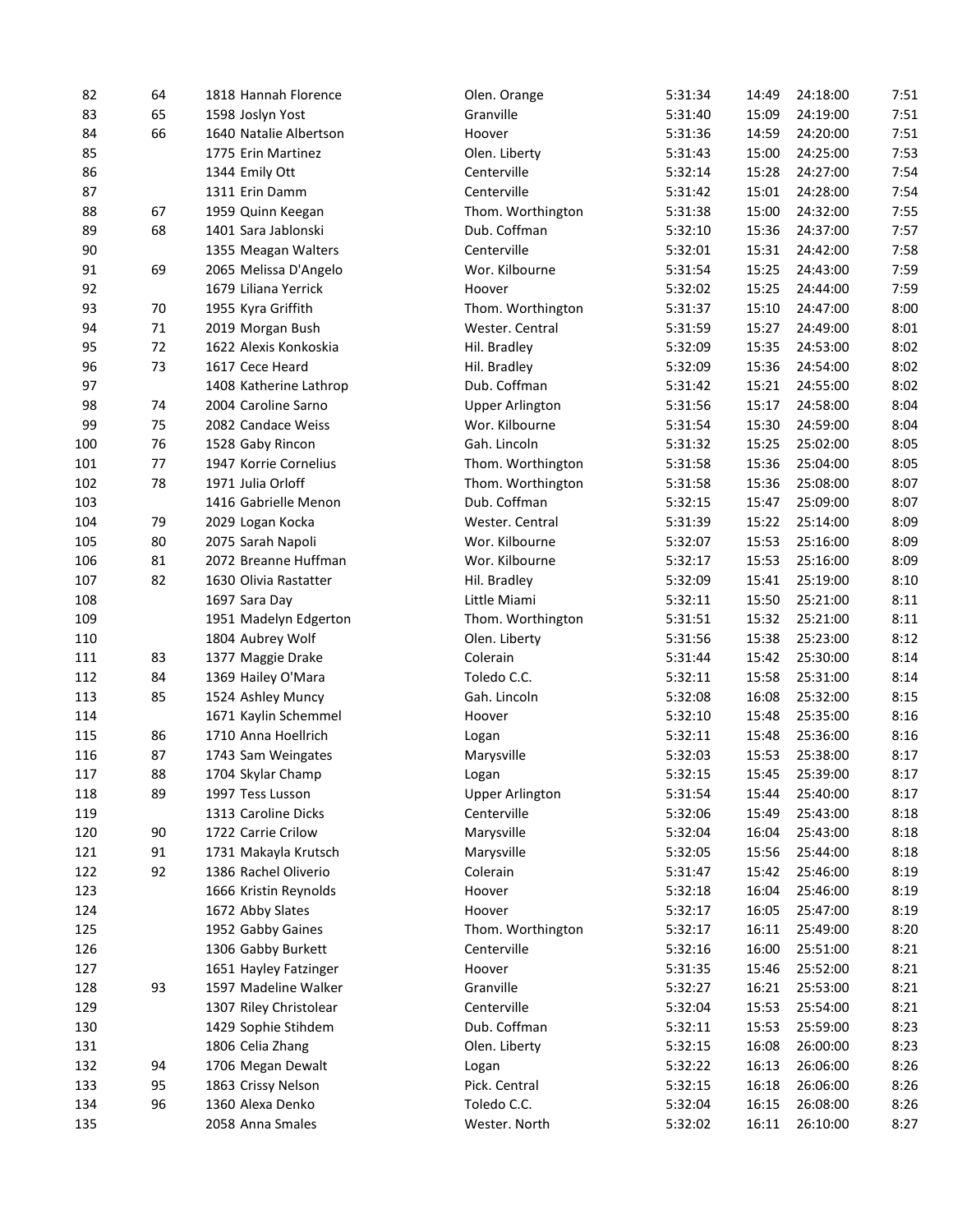| 136 | 97  | 1865 Hannah Reager        | Pick. Central          | 5:32:19 | 16:29 | 26:13:00 | 8:28 |
|-----|-----|---------------------------|------------------------|---------|-------|----------|------|
| 137 |     | 1424 Elizabeth Roscoe     | Dub. Coffman           | 5:32:17 | 16:23 | 26:13:00 | 8:28 |
| 138 |     | 1791 Anusha Singh         | Olen. Liberty          | 5:31:39 | 15:46 | 26:14:00 | 8:28 |
| 139 |     | 1503 Brittany Steelman    | Fairfield              | 5:32:33 | 16:36 | 26:19:00 | 8:30 |
| 140 | 98  | 1893 Miranda Greatorex    | Pick. North            | 5:32:18 | 16:18 | 26:23:00 | 8:31 |
| 141 | 99  | 1896 Kadie Hollyfield     | Pick. North            | 5:31:51 | 16:28 | 26:24:00 | 8:31 |
| 142 |     | 1346 Katie Quinlin        | Centerville            | 5:32:30 | 16:23 | 26:24:00 | 8:31 |
| 143 |     | 1541 Ciana Hostetler      | Garaway                | 5:32:29 | 16:40 | 26:25:00 | 8:32 |
| 144 |     | 2025 Hope Hessler         | Wester. Central        | 5:32:13 | 16:24 | 26:26:00 | 8:32 |
| 145 |     | 1789 Molly Rohde          | Olen. Liberty          | 5:32:14 | 16:23 | 26:27:00 | 8:32 |
| 146 |     | 1770 Heather Knight       | Olen. Liberty          | 5:32:15 | 16:27 | 26:28:00 | 8:33 |
| 147 |     | 1409 Marissa Levine       | Dub. Coffman           | 5:32:24 | 16:22 | 26:32:00 | 8:34 |
| 148 |     | 1418 Liz Morales          | Dub. Coffman           | 5:32:25 | 16:24 | 26:32:00 | 8:34 |
| 149 | 100 | 1848 Hannah Becker        | Pick. Central          | 5:32:38 | 16:35 | 26:34:00 | 8:34 |
| 150 | 101 | 1891 Sally Gainey         | Pick. North            | 5:32:23 | 16:28 | 26:37:00 | 8:35 |
| 151 | 102 | 1847 Sarah Zebar          | Olen. Orange           | 5:32:32 | 16:38 | 26:38:00 | 8:36 |
| 152 | 103 | 2066 Skyla Ferguson       | Wor. Kilbourne         | 5:32:35 | 16:41 | 26:40:00 | 8:36 |
| 153 | 104 | 1851 Alli Dauterman       | Pick. Central          | 5:32:24 | 16:29 | 26:43:00 | 8:37 |
| 154 | 105 | 1358 Kyli Clarke          | Toledo C.C.            | 5:32:20 | 16:57 | 26:45:00 | 8:38 |
| 155 |     | 1337 Natalie Kremer       | Centerville            | 5:32:36 | 16:40 | 26:48:00 | 8:39 |
| 156 |     | 1976 Anastasia Toth       | Thom. Worthington      | 5:32:35 | 17:05 | 26:49:00 | 8:39 |
| 157 |     | 1437 Mia Zhang            | Dub. Coffman           | 5:32:24 | 16:40 | 26:50:00 | 8:40 |
| 158 |     | 1495 Anne Marie Mattingly | Fairfield              | 5:32:33 | 16:39 | 26:53:00 | 8:41 |
| 159 |     | 1858 Cheyenne Knapp       | Pick. Central          | 5:32:28 | 16:47 | 26:56:00 | 8:42 |
| 160 |     | 1490 Taylor Howe          | Fairfield              | 5:32:12 | 16:34 | 26:57:00 | 8:42 |
| 161 | 106 | 1389 Taylor Worsham       | Colerain               | 5:31:58 | 16:20 | 26:59:00 | 8:43 |
|     |     |                           |                        |         |       |          | 8:43 |
| 162 |     | 1769 Mackenzie Kinkopf    | Olen. Liberty          | 5:32:10 | 16:27 | 27:01:00 |      |
| 163 | 107 | 1703 Katlyn Burns         | Logan                  | 5:31:56 | 16:07 | 27:04:00 | 8:44 |
| 164 | 108 | 1916 Molly Roush          | Pick. North            | 5:32:45 | 17:17 | 27:18:00 | 8:49 |
| 165 | 109 | 1815 Amma Dufi Karikari   | Olen. Orange           | 5:32:31 | 16:39 | 27:20:00 | 8:49 |
| 166 |     | 1957 Rachelle Hitt        | Thom. Worthington      | 5:32:32 | 16:59 | 27:24:00 | 8:51 |
| 167 |     | 1422 Ananya Rajagopal     | Dub. Coffman           | 5:32:24 | 16:40 | 27:24:00 | 8:51 |
| 168 |     | 1411 Kajal Madan          | Dub. Coffman           | 5:32:49 | 17:08 | 27:27:00 | 8:52 |
| 169 |     | 1354 Megan Vallo          | Centerville            | 5:32:24 | 16:58 | 27:28:00 | 8:52 |
| 170 | 110 | 1439 Maddie Abfalter      | Dub. Scioto            | 5:32:20 | 16:41 | 27:36:00 | 8:54 |
| 171 |     | 1849 Abigail Bucy         | Pick. Central          | 5:32:43 | 17:07 | 27:36:00 | 8:55 |
| 172 |     | 1539 Megan Frey           | Garaway                | 5:32:46 | 17:34 | 27:46:00 | 8:58 |
| 173 |     | 1642 Molly Ball           | Hoover                 | 5:32:36 | 17:19 | 27:47:00 | 8:58 |
| 174 | 111 | 1374 Rebecca Brunner      | Colerain               | 5:32:36 | 16:59 | 27:48:00 | 8:58 |
| 175 | 112 | 1357 December Anderson    | Toledo C.C.            | 5:32:20 | 16:58 | 27:55:00 | 9:01 |
| 176 | 113 | 1636 Abby Trapani         | Hil. Bradley           | 5:32:50 | 17:28 | 28:02:00 | 9:03 |
| 177 |     | 1432 Karey Ulstad         | Dub. Coffman           | 5:32:53 | 17:25 | 28:07:00 | 9:04 |
| 178 |     | 1758 Kayla Dargay         | Olen. Liberty          | 5:32:41 | 17:26 | 28:17:00 | 9:08 |
| 179 |     | 1755 Gina Butkovich       | Olen. Liberty          | 5:32:40 | 17:19 | 28:22:00 | 9:09 |
| 180 |     | 1864 Ashley Rajavadee     | Pick. Central          | 5:32:30 | 17:23 | 28:25:00 | 9:10 |
| 181 | 114 | 1995 Audrey Jones         | <b>Upper Arlington</b> | 5:32:58 | 17:46 | 28:32:00 | 9:12 |
| 182 |     | 1990 Lucy Harper          | <b>Upper Arlington</b> | 5:32:56 | 17:46 | 28:32:00 | 9:13 |
| 183 | 115 | 1725 Emily Heugel         | Marysville             | 5:32:45 | 17:42 | 28:34:00 | 9:13 |
| 184 |     | 1397 Abby Hamilton        | Dub. Coffman           | 5:33:17 | 18:17 | 28:36:00 | 9:14 |
| 185 |     | 1405 Emory Klann          | Dub. Coffman           | 5:32:37 | 17:35 | 28:41:00 | 9:15 |
| 186 |     | 1794 Madeline Stauffer    | Olen. Liberty          | 5:32:51 | 17:46 | 28:53:00 | 9:19 |
| 187 |     | 1855 Stephanie Fox        | Pick. Central          | 5:33:10 | 18:17 | 29:02:00 | 9:22 |
| 188 |     | 1502 Desiree Southard     | Fairfield              | 5:32:58 | 17:51 | 29:03:00 | 9:23 |
| 189 |     | 1962 Kayla Luthy          | Thom. Worthington      | 5:32:52 | 18:05 | 29:05:00 | 9:23 |
|     |     |                           |                        |         |       |          |      |